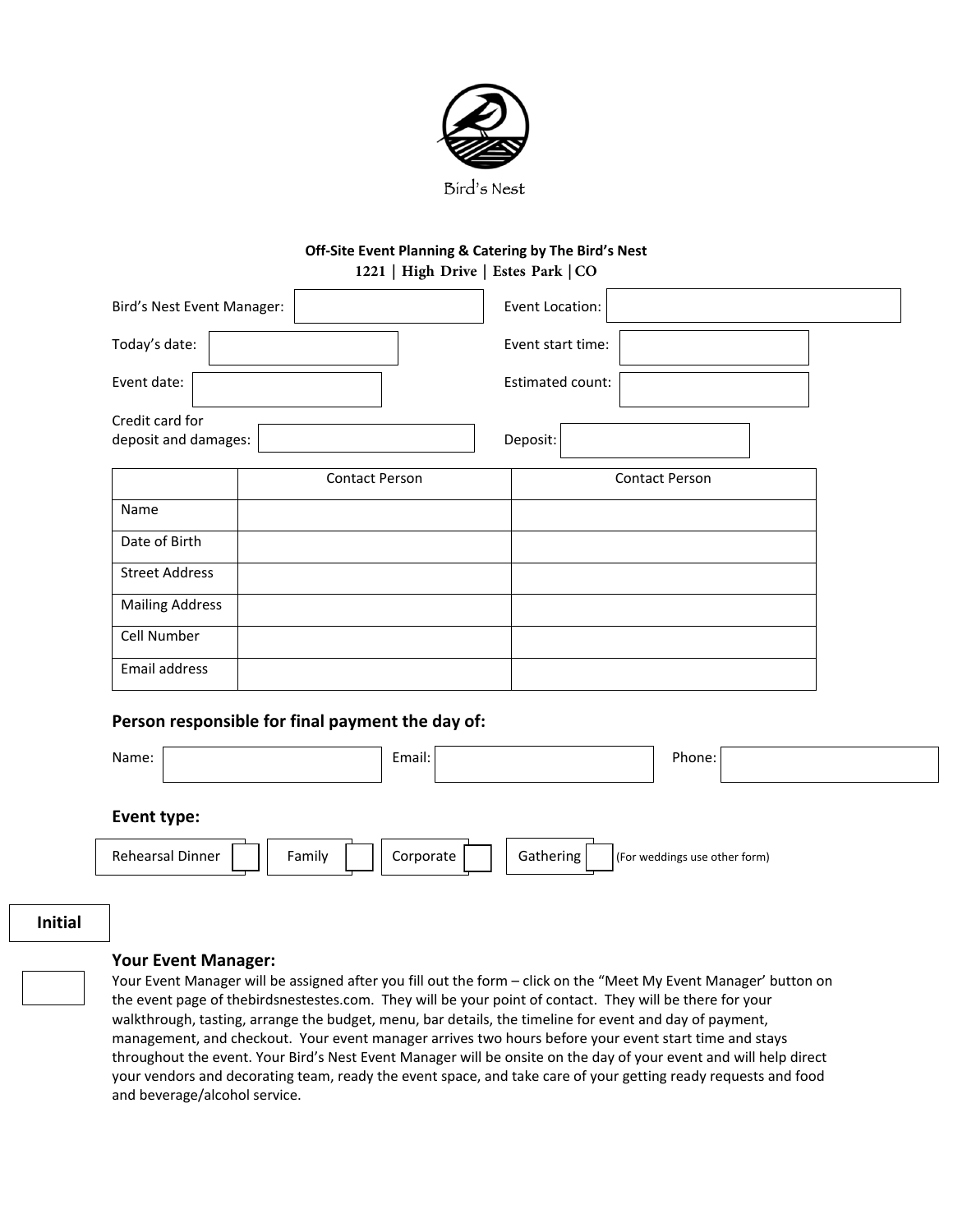They do not decorate for you or load in our out your items. You will need to assign a decorating team, load out team for the end of the evening or florist, for these duties. Please remember that our Event Management keeps office hours that will be communicated with you. If a personal emergency occurs, another event manager will be debriefed and onsite.

# **Initial**



### **Booking Fee:**

The booking fee is \$15 per person 30 guests, \$15 x 30=\$450. If you add extra people you will have to pay the additional fee. The booking fee is not refundable, it will not be applied as a credit towards your final bill, if you cancel your event this booking fee will not be refundable.



### **Cancellation Policy:**

50% of the room fee and food deposit will be refunded if you cancel six months before the event. 0% of your room fee and deposit will be refunded if you cancel 3 months prior to your event 50% of the total will be charged if the event is canceled within a month's time of the event 85% will be charged if the event is canceled the week of the event 100% will be charged if the event is canceled the day of the event

### **Deposit:**

Once you have agreed on an available date and time, tasting and walkthroughs dates are determined a deposit of %50 of the room rental fee is due. 6 months prior to your event %25 of the food decided on is due. The rest will be paid at the conclusion of the event.

### **Tastings:**

After we have discussed, and you have narrowed down your menu items we can schedule a tasting. We can combine this with your walkthrough or have your tasting and walkthroughs on separate days.

Buffet tasting: \$50 per person (water, soda, drip coffee or tea will be offered at no additional charge)

menu can be prepared for a tasting, and you'll want to select items that you intend to serve at your event. Plated dinner tasting: \$50 for 3 & 4 courses and \$65 for 5 courses. You will receive taster sized portions of each of the items you choose. You can choose 2 items per course. If dessert will be part of your menu, you may select up to two for your tasting.

It is not required to sign the contract before the tasting; however, we do require payment up front for the cost of the food and services during the tasting, which can and will be applied to the overall event total if you choose to continue with our services.

The Bird's Nest offers a complimentary tasting, for up to four guests, for events valued at or in excess of \$5,000. For events totaling less than \$5,000, the cost for a tasting is \$50 or \$65 per person. Additional tastings are subject to charge.

| Tasting date & time:      |  |
|---------------------------|--|
| Amount of people tasting: |  |

Items selected to taste: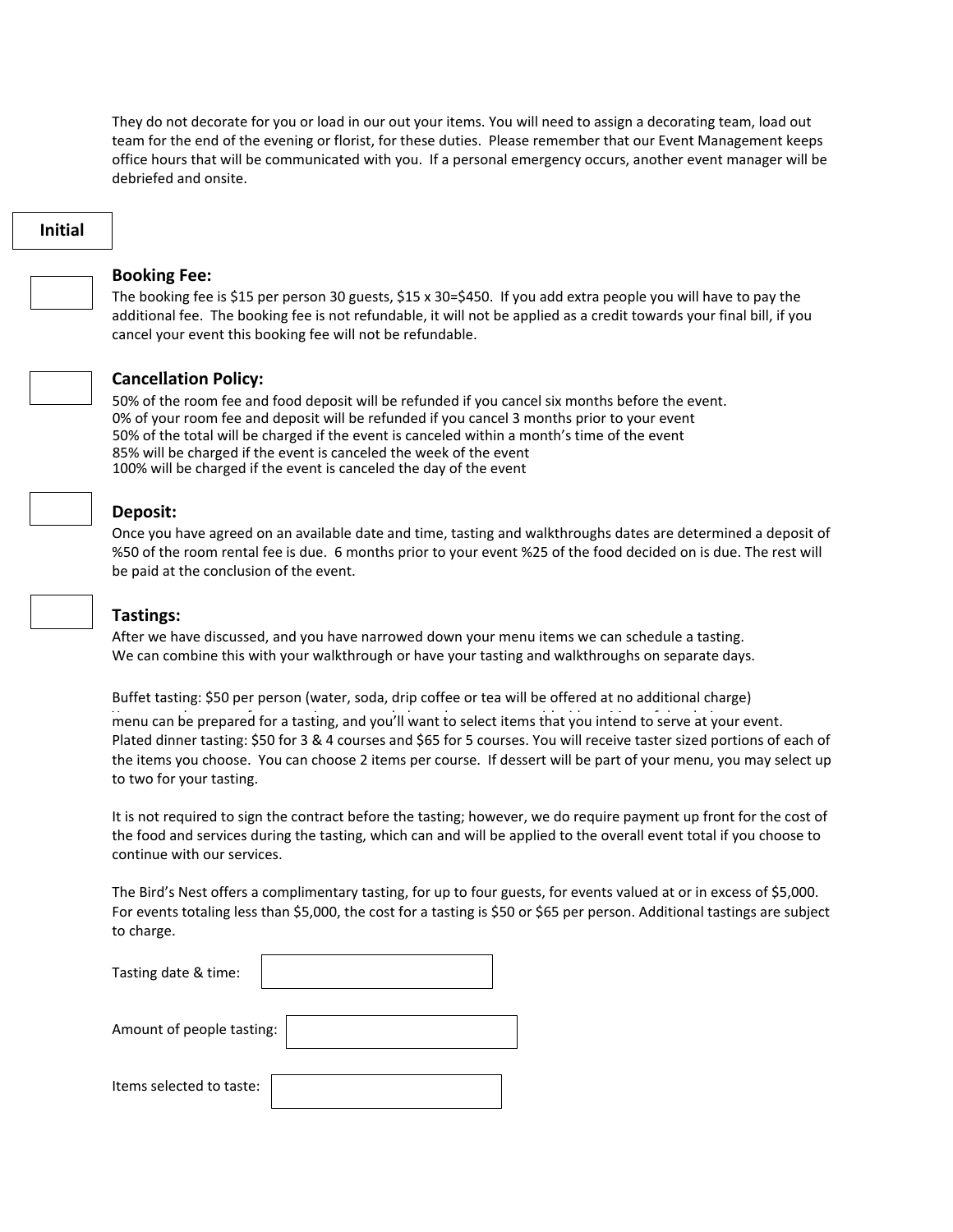# **Walkthrough:**

You will meet with you and your location's event manager at the scheduled time at your event space. Please contact your Event Manager at The Bird's Nest/Bird & Jim with the time and date and we will join you as you tour through the facility. We will discuss and choose how to best express your style and taste. We will discuss what to expect from your event manager throughout this process and the day of your event.

Walkthrough time & date:

| <b>Event Details</b> |       |
|----------------------|-------|
| Event menu:          |       |
| Plated               |       |
| <b>Buffet</b>        |       |
| Appetizers:          |       |
| Passed               |       |
| Stationary           |       |
| Both                 |       |
| Choices:             |       |
| Entrée choices:      | Time: |
| Dessert or Cake:     | Time: |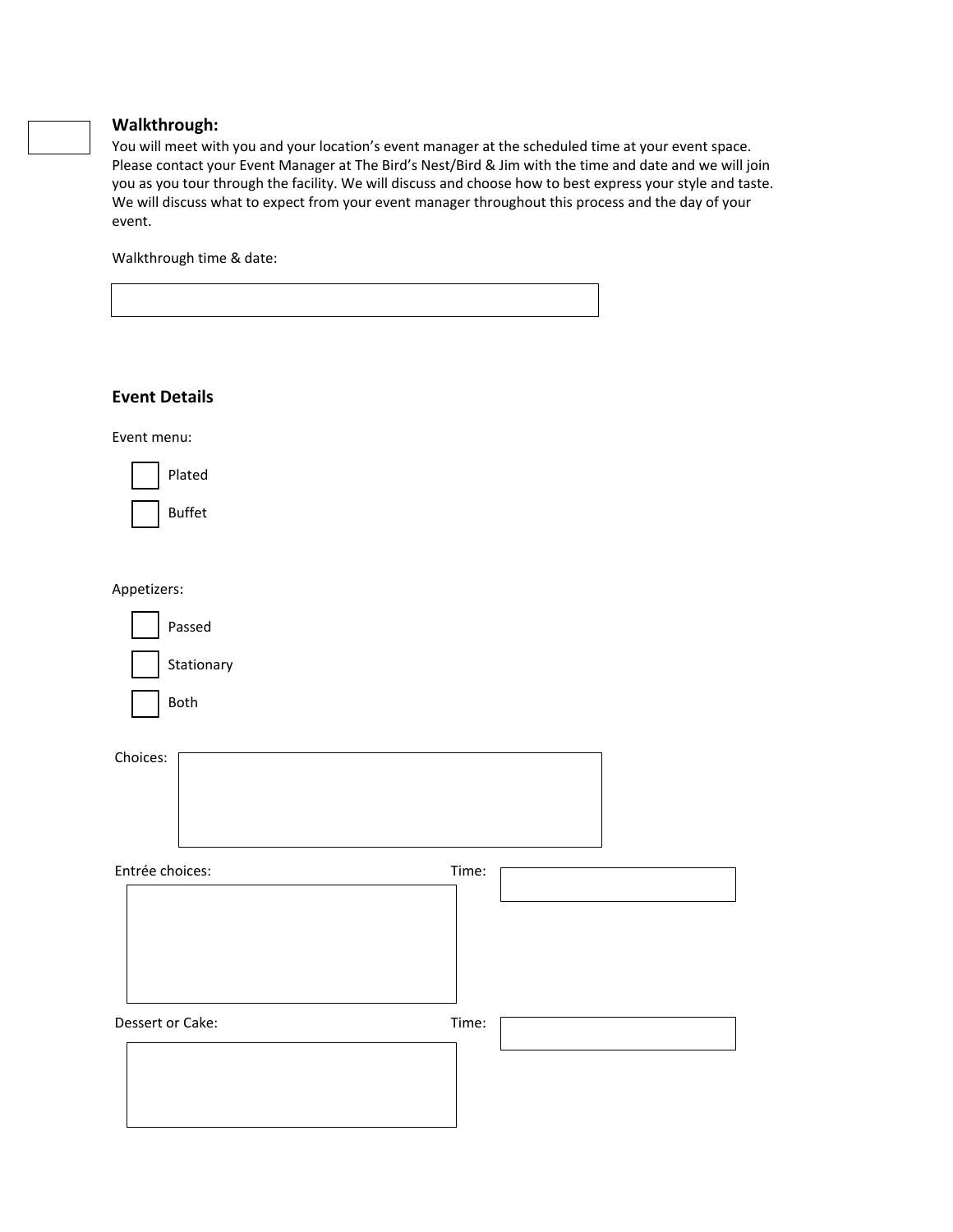Dessert or cake on display prior to serving:



If yes what time would you like the dessert displayed:

### **Bar details:**

Bar (please select bar options from bar menu attached): Time:



Final bar tab subjected to 20% gratuity

Who is responsible for final bar payment: Name: Email: Phone: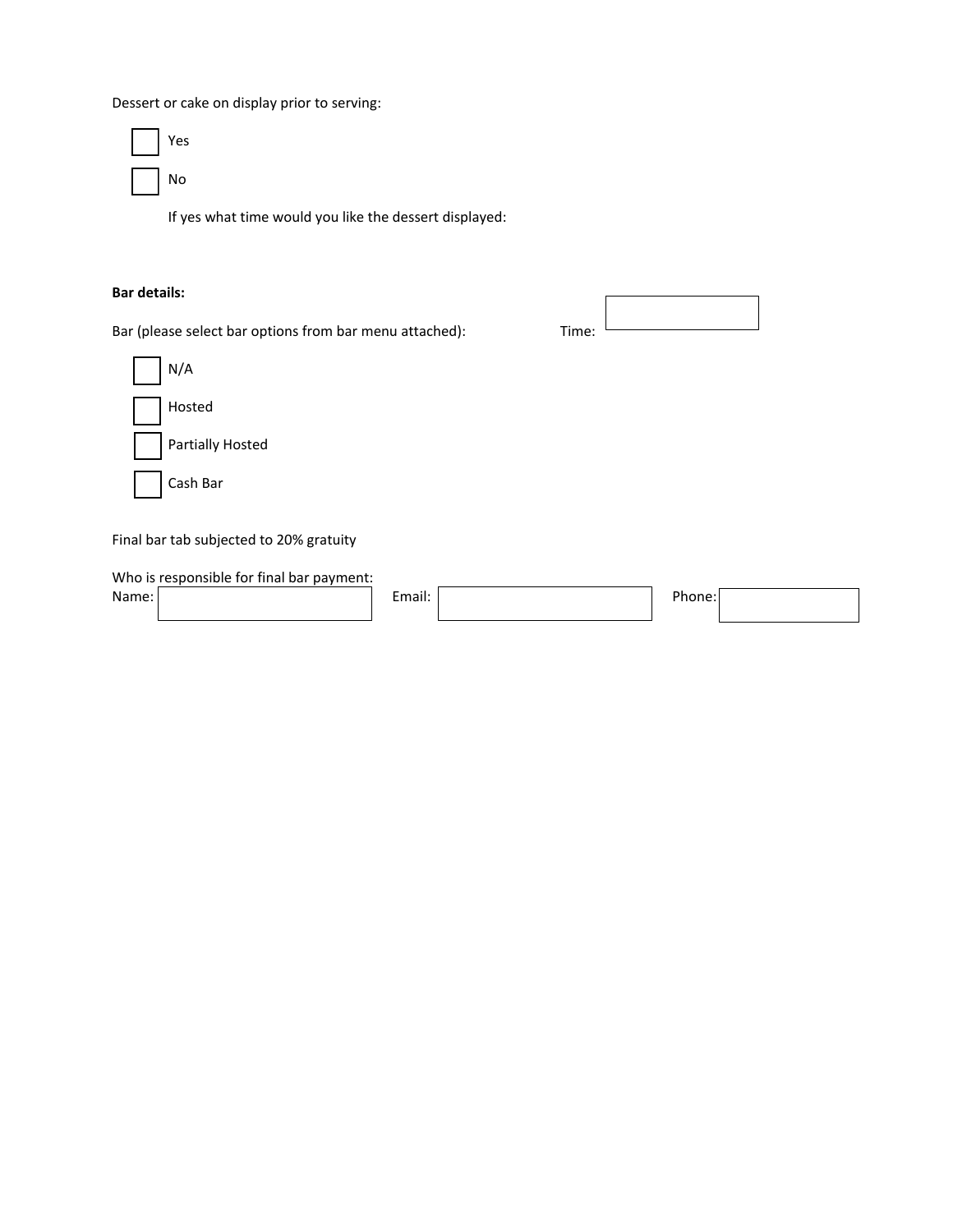# **Event Timeline: to be filled out by event coordinator Start Time: Conclude:**

| Set up:                 |  |
|-------------------------|--|
| Bar Set Up (before,     |  |
| during and after event) |  |
| Procession/Beginning    |  |
| Appetizers              |  |
| Main Course             |  |
| Toasts/Presentations    |  |
| Dessert                 |  |
| Late Night Snack        |  |
| Conclusion of Event     |  |
|                         |  |

| Price: to be filled out by event coordinator |  |  |
|----------------------------------------------|--|--|
| Food                                         |  |  |
| Bar                                          |  |  |
| Staff                                        |  |  |
| Tax 8.7                                      |  |  |
| Subtotal                                     |  |  |
| 4% Event Manager                             |  |  |
| gratuity                                     |  |  |
| 20% gratuity                                 |  |  |
| Deposit                                      |  |  |
| <b>Booking Fee</b>                           |  |  |
| Additional                                   |  |  |
| Total                                        |  |  |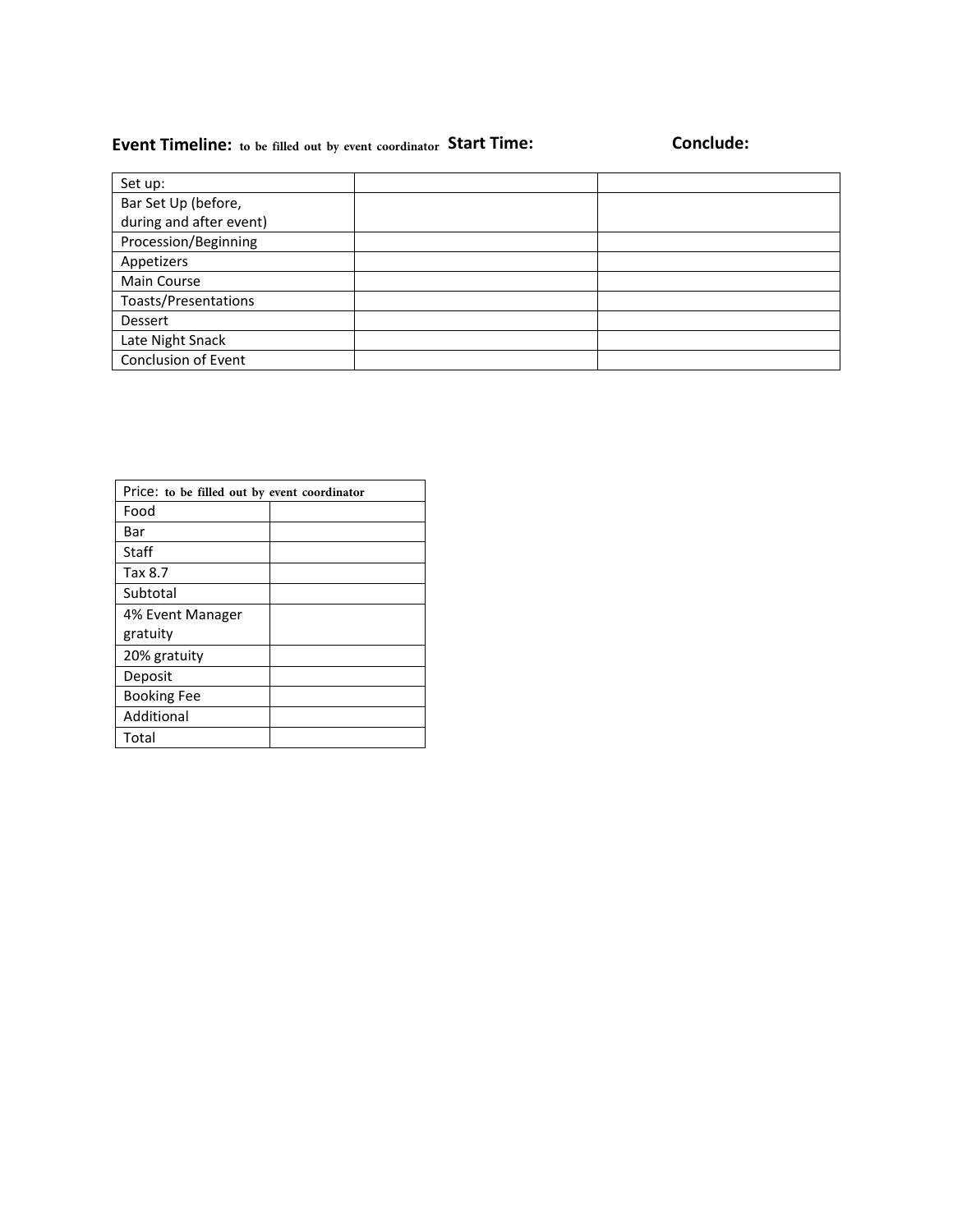**Initial**

#### **Cancellation Policy:**

50% of the room fee and food deposit will be refunded if you cancel six months before the event. 0% of your room fee and deposit will be refunded if you cancel 3 months prior to your event 50% of the total will be charged if the event is canceled within a month's time of the event 85% will be charged if the event is canceled the week of the event 100% will be charged if the event is canceled the day of the event



### **Running Late:**

If your event runs over the designated time including a late start you will be charged \$500 for every half hour, hourly rate charges for staff. We will keep bar service until budget is met or otherwise instructed.



### **Menu Changes:**

Can be made up to 20 days before the event but could result in an additional charge.

### **Due to limited parking shuttles are required**

**Suggestion: Estes Park Trolleys: 970-481-8531, [request@estesoparktrolleys.com,](mailto:request@estesoparktrolleys.com) Estes Park Shuttles: 970-586-9832**



**Contract & inital deposit:** As soon as the date is secured.



**Menu style and level choices:** needed to to be determined 6 months prior to the event.

**Final menu:** choices one month before the event. You can make changes up to 20 days before but additional charges could apply.



**Floor plan:** Usually worked out with event space but if your Event Manager is assisting on this we need this information 10 days prior to event.

**Final guest count:** It is appreciated a month before but mandatory 1 week before the event. If a final guest count is not given we will prepare for the amount on the contract.

**Final payment:** At the conclusion of the event. You can pay this prior to the event if easier.

Credit card authorization:

I,  $\Box$  authorize Bird's Nest to charge my credit card for the deposit of our event. The Bird's Nest is allowed to keep this card on file and charge remainder of the event and any damages in lieu of final payments.

|                     | (signature) | (date) |
|---------------------|-------------|--------|
| Credit Card Number: |             |        |
| Name on Card:       |             |        |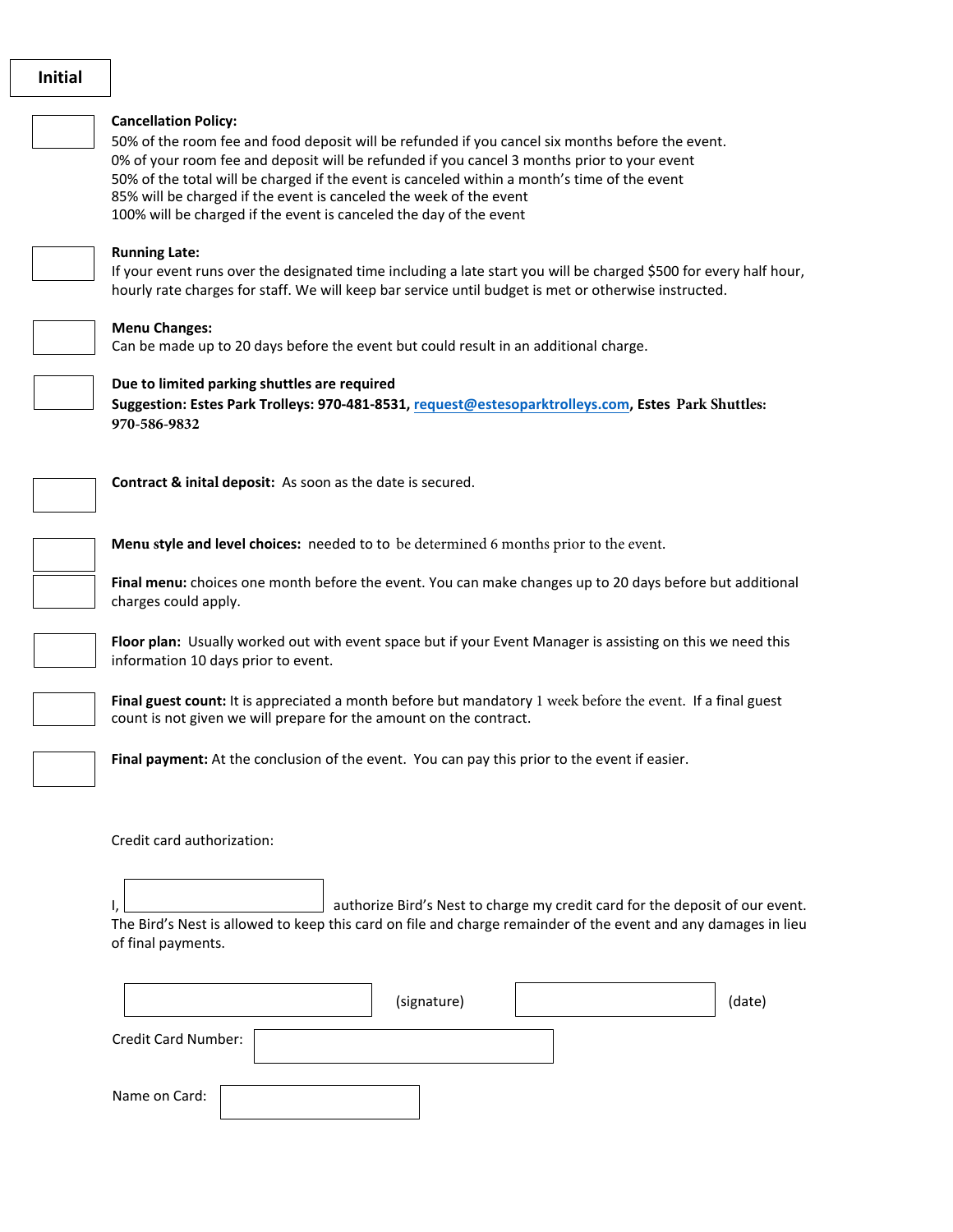| Date:       |  |       |  |
|-------------|--|-------|--|
| Expiration: |  | Code: |  |



# **Large Party Contract Off-Site Catered Contract Bird's Nest | Estes Park | CO**

**To secure your large party reservation, The Bird's Nest and Bird & Jim requires a booking fee of \$15 per guest. The fee is due upon booking. Depending upon your party's size, additional food and beverage deposits may be required, and due upon signing your contract, your reservation will be canceled if your deposit is not made. Your booking fee is nonrefundable and not applied towards your final bill. The additional food and beverage deposit can be refunded if you cancel 90 days prior to your event. Payment methods include cash, credit, or debit card.**

**Booking fee \$15 per person (due at time of booking): 30 guests x \$15 = \$450 non-refundable booking fee. If you book for 30 guests and add 5+ extra people, you will have to pay the additional fee. If you cancel, your booking fee is nonrefundable.** 

| <b>Fee Total:</b> | <b>Initial Here</b> |                                                                                                          |
|-------------------|---------------------|----------------------------------------------------------------------------------------------------------|
|                   |                     | rd & Beverage deposit: 6 months prior to your event a food & beverage deposit is due. This is 25% of you |

**Food & Beverage deposit: 6 months prior to your event a food & beverage deposit is due. This is 25% of your final anticipated bill. If you cancel 90 days or more prior to your event, your food and beverage deposit will be refunded, but the \$15 per person booking deposit will not be refunded. If you cancel 90 days or less before your event, Bird's Nest reserves the right to keep the full food and beverage deposit. If you cancel 30 days or less prior to your event, The Bird's Nest reserves the right to charge 50% of the total negotiated bill.** 

| Initial Her |  |
|-------------|--|
|             |  |

**The final guest count is required one week prior the date of the reservation but appreciated ASAP.** 

| <b>Initial Here</b> |  |
|---------------------|--|
|                     |  |

**Your party must check in and be complete no later than 15 minutes past the contracted time.**

**Should your party increase in size after the contract has been signed, and if the size increases the day of, we**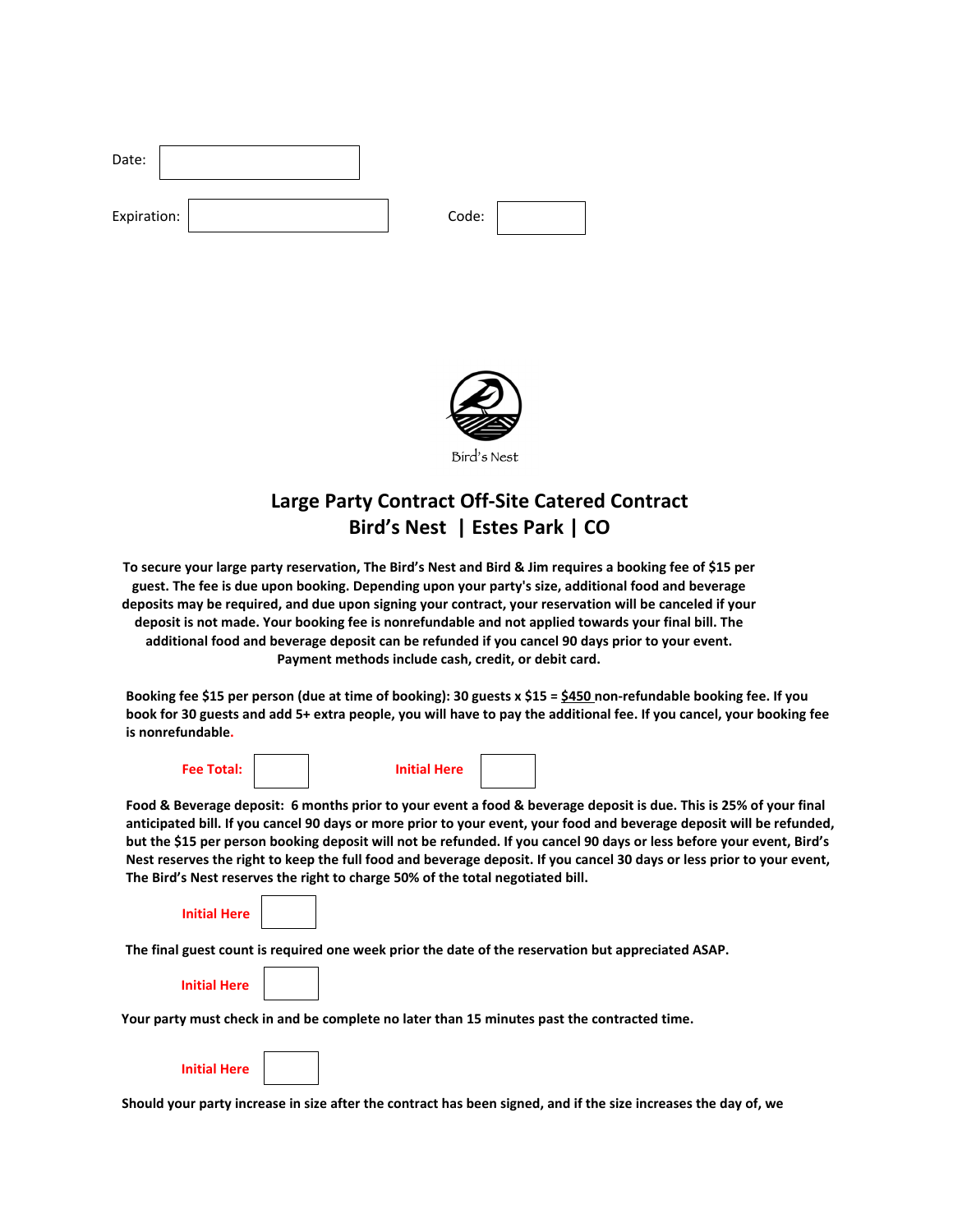| will do our best to accommodate the additional guest. We will charge for additional guests.                |
|------------------------------------------------------------------------------------------------------------|
| Unfortunately, we cannot guarantee seating for the additional guests. If your party decreases in size you  |
| will be charged contracted amount.                                                                         |
| <b>Initial Here</b>                                                                                        |
| If you choose to bring in an outside cake, there will be a charge of \$2 per person added to the bill.     |
| Please do not bring any glitter or confetti; if so, we will add a clean-up fee of \$40 to your bill.       |
|                                                                                                            |
| <b>Initial Here</b>                                                                                        |
|                                                                                                            |
| There will be a 20% auto-gratuity added to the final bill.                                                 |
| <b>Initial Here</b>                                                                                        |
|                                                                                                            |
| Your final bill may be settled with cash and or credit or debit cards. We will not run separate checks for |
| your event. We will provide one itemized check. You agree that you are responsible for                     |
| settling the final bill                                                                                    |
|                                                                                                            |
| <b>Initial Here</b>                                                                                        |
|                                                                                                            |
| To best accommodate planning for large parties, we require that any party of 20-40 hosts choose our        |
| pre-fixed menu for the event (starting at \$47 plus tax and gratuity). For parties of 40+, we require      |
| the host to choose a buffet menu.                                                                          |
|                                                                                                            |
| <b>Initial Here</b>                                                                                        |
| If restrictions are put on us by our government, i.e., like mask wearing, you agree to follow the          |
| regulations we are required to follow and uphold.                                                          |
|                                                                                                            |
| <b>Initial Here</b>                                                                                        |
|                                                                                                            |
| <b>Loss and Damage</b>                                                                                     |
| Bird's Nest and Bird & Jim is not responsible for loss or damage of any items belonging to the client      |
| or their guests prior to, during, or after the event. The client is responsible for any damages            |
| incurred to the restaurant.                                                                                |
|                                                                                                            |
| <b>Initial Here</b>                                                                                        |
|                                                                                                            |
|                                                                                                            |
|                                                                                                            |
| Please email the signed contract to your event coordinator.                                                |
| You must be at least 18 years old to sign this contract.                                                   |
|                                                                                                            |
|                                                                                                            |
|                                                                                                            |
| hereby agree to the terms and conditions as stated                                                         |
| above AND I authorize The Bird's Nest to charge deposit, penalties or                                      |

# Signature: **Date: Date: Date: Date: Date: Date: Date: Date: Date: Date: Date: Date: Date: Date: Date: Date: Date: Date: Date: Date: Date: Date: Date: Date: Date: Date: Da**

**Print Name:** 

**damages to my** 

**Visa, Master Card, Amex or Discover, card number**